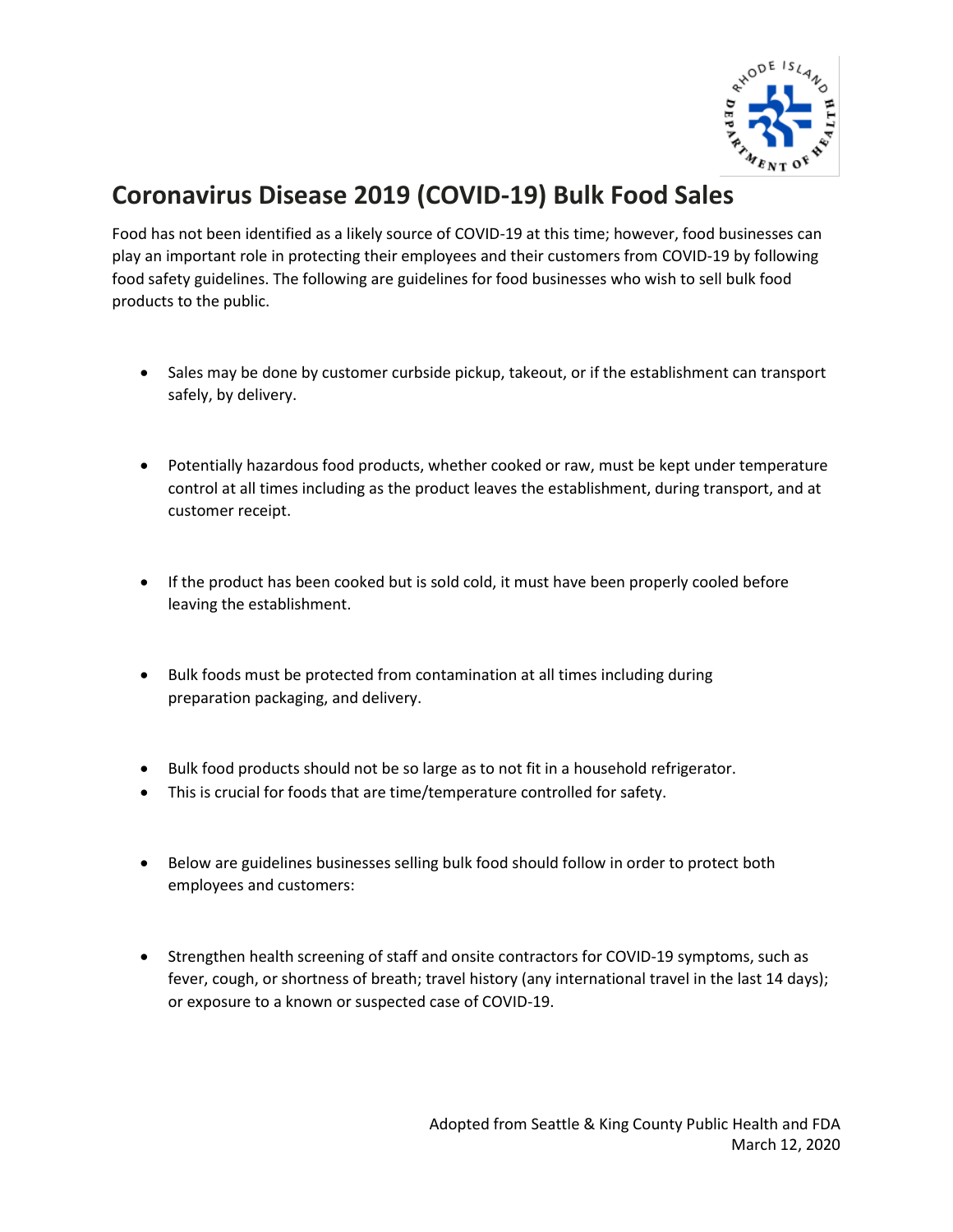

• Wash your hands thoroughly with soap and warm water for 20 seconds upon first arriving to work, after using the restroom, before and after eating, and frequently throughout the day. Avoid touching your eyes, nose or mouth.

• Provide alcohol-based (at least 60% alcohol) hand sanitizers or similar cleaners for use by both employees and customers by placing them at convenient/accessible locations.

• Use sanitizing solution (i.e., one teaspoon of unscented household bleach in a gallon of cool water; there is no need to change the ratio of bleach to water to kill the virus. If in doubt, please follow the instructions on the bottle) to frequently sanitize commonly touched surfaces and objects such as cash machine keypads, counter tops, dining tables, doorknobs, electronics, faucet handles, and menus frequently throughout the day. Change the chlorine-based sanitizing solution at least once every four hours.

• Ensure dishwasher and/or three-compartment sinks are used properly and have the appropriate level of sanitizer for final rinse (50-100 PPM chlorine-based sanitizer; follow product label for other approved sanitizers).

• Ensure sneeze guards are in place where required.

• If you have food employees at higher risk for COVID-19, such as people age 60 or older, people with underlying health conditions (such as heart disease, lung disease, or diabetes), people with weakened immune systems, or, out of an abundance of caution, people who are pregnant and who may be more susceptible to viral respiratory infections: consider temporarily re-assigning them to non-public-contact duties.

For the latest information, please visit the Rhode Island Department of Health COVID-19 web page; call RIDOH's COVID-19 Hotline at 401-222-8022 or 211 after hours; or email [RIDOH.COVID19Questions@health.ri.gov.](mailto:RIDOH.COVID19Questions@health.ri.gov)

FDA Guidance for Food Establishments for Coronavirus Disease 2019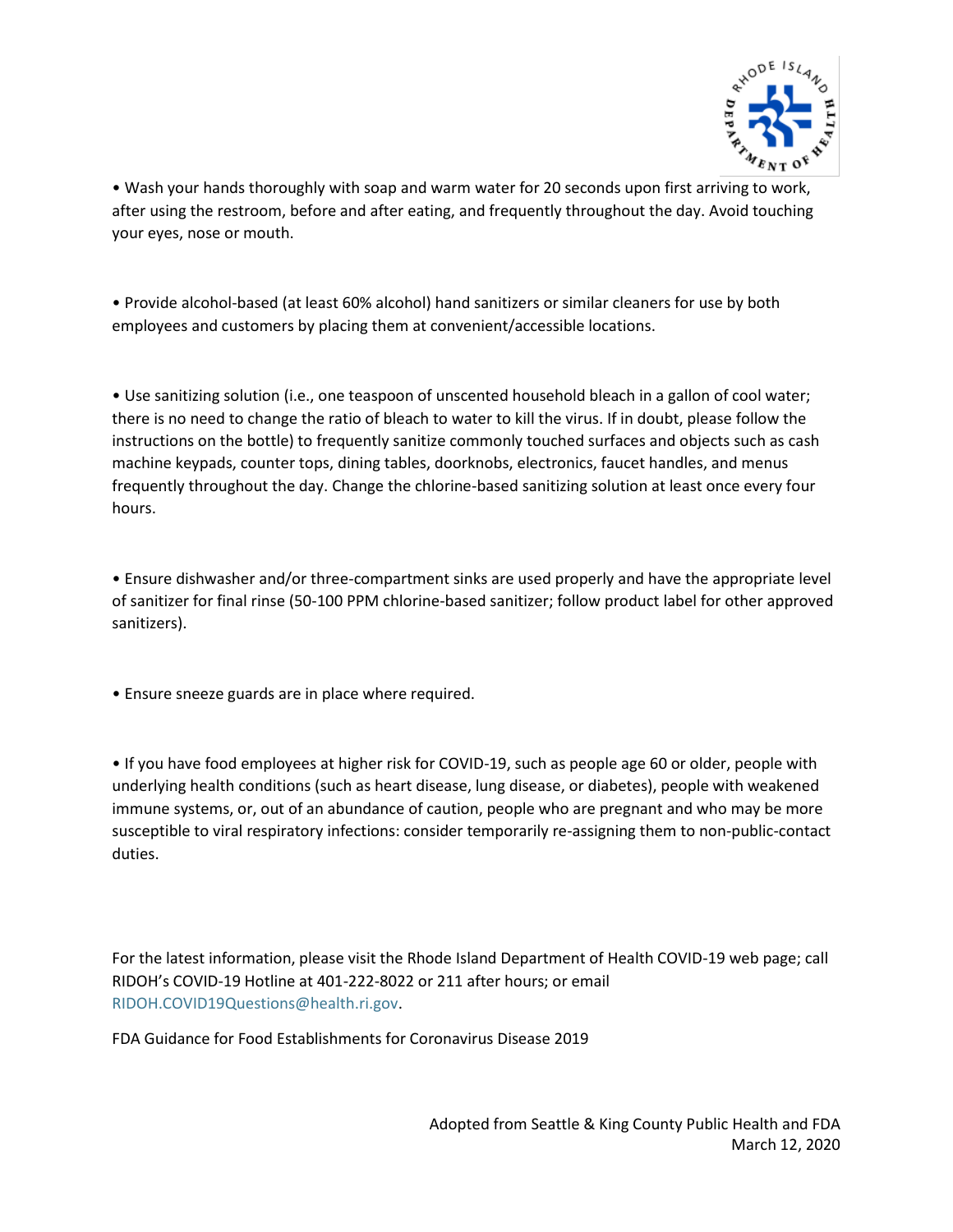

The U.S Food and Drug Administration (FDA) is working with U.S. government partners including the Centers for Disease Control and Prevention (CDC) to closely monitor and mitigate the effects of an outbreak caused by coronavirus disease 2019 (COVID-19). For the most recent FDA updates, please visit: Coronavirus Disease 2019. For more information specific to Rhode Island, please visit COVID-19: Rhode Island Department of Health. Below is a list of frequently asked questions put together by the FDA:

**Q: Is food imported to the United States from China and other countries affected by coronavirus disease 2019 (COVID-19), at risk of spreading COVID-19?**

A: Currently, there is no evidence to support transmission of COVID-19 associated with imported goods and there are no reported cases of COVID-19 in the United States associated with imported goods.

### **Q: Are food products produced in the United States at risk for the spread of COVID-19?**

A: There is no evidence to suggest that food produced in the United States can transmit COVID-19.

## **Q: Can I get sick with COVID-19 from touching food, the food packaging, or food contact surfaces, if the coronavirus was present on it?**

A: Currently there is no evidence of food or food packaging being associated with transmission of COVID-19. Like other viruses, it is possible that the virus that causes COVID-19 can survive on surfaces or objects. For that reason, it is critical to follow the 4 key steps of food safety—clean, separate, cook, and chill

#### **Q: Can I get COVID-19 from a food worker handling my food?**

A: Currently, there is no evidence of food or food packaging being associated with transmission of COVID-19. However, the virus that causes COVID-19 is spreading from person-to-person in some communities in the U.S. The CDC recommends that if you are sick, stay home until you are better and no longer pose a risk of infecting others.

Anyone handling, preparing, and serving food should always follow safe food handling procedures, such as washing hands and surfaces often.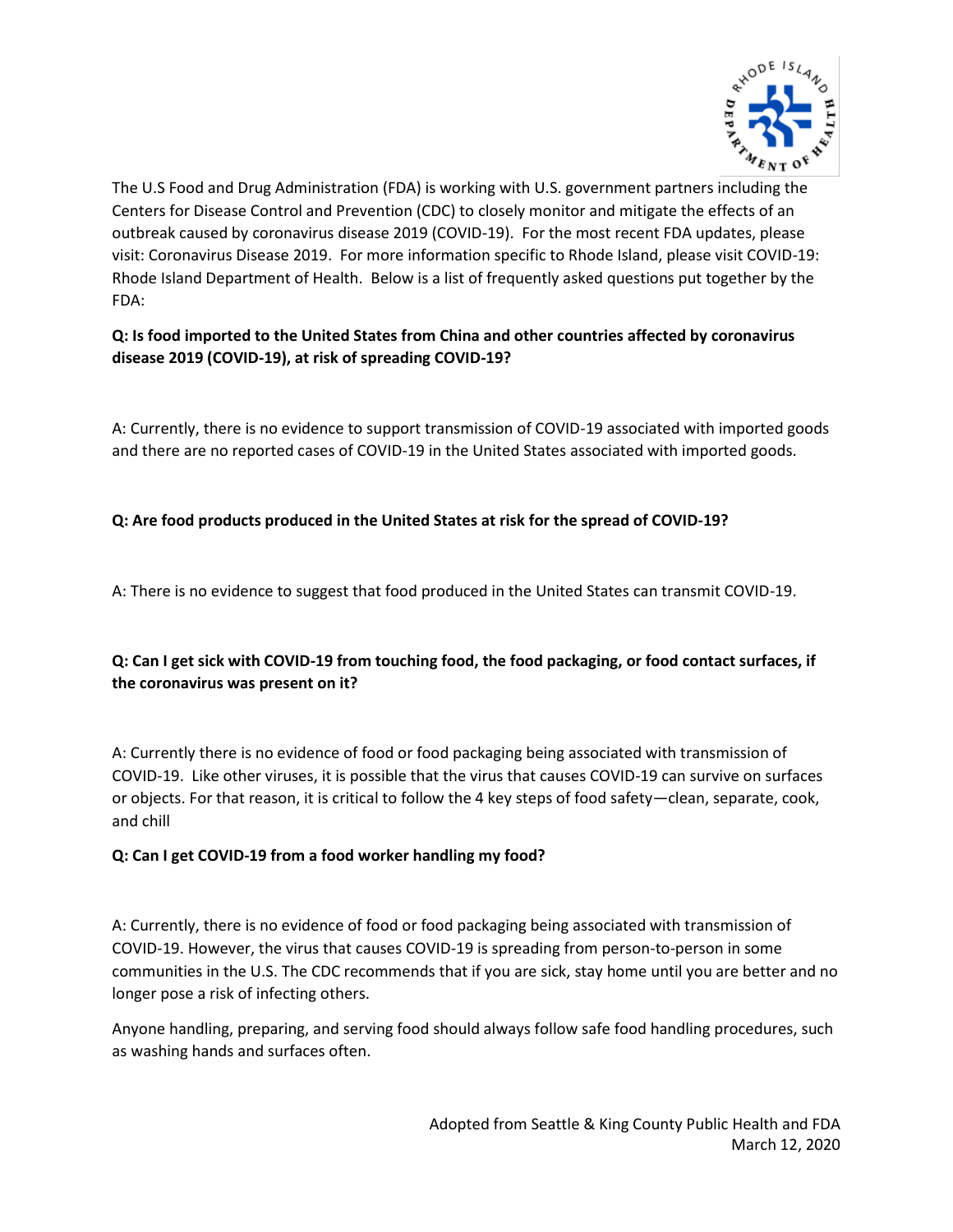

#### **Q: Should food workers who are ill stay home?**

A: CDC recommends that employees who have any symptoms of respiratory or other illness stay home and not come to work until they are free of fever (100.4° F [37.8° C] or greater using an oral thermometer), signs of a fever, and any other symptoms for at least 24 hours, without the use of feverreducing or other symptom-altering medicines (e.g. cough suppressants). Employees should notify their supervisor and stay home if they are sick. We recommend that businesses review CDC's interim guidance for businesses and employers for planning and responding to coronavirus disease. Also see the FDA's Retail Food Protection: Employee Health and Personal Hygiene Handbook.

## **Q: Should food facilities (grocery stores, manufacturing facilities, restaurants, etc.) perform any special cleaning or sanitation procedures for COVID-19?**

A: CDC recommends routine cleaning of all frequently touched surfaces in the workplace, such as workstations, countertops, and doorknobs. Use the cleaning agents that are usually used in these areas and follow the directions on the label. CDC does not recommend any additional disinfection beyond routine cleaning at this time.

View the EPA-registered disinfectant products on the Disinfectants for Use Against SARS-CoV-2 list that have qualified under EPA's emerging viral pathogen program for use against SARS-CoV-2, the coronavirus that causes COVID-19.

Restaurants and retail food establishments are regulated at the state and local level. State, local, and tribal regulators use the Food Code published by the FDA to develop or update their own food safety rules. Generally, FDA-regulated food manufacturers are required to maintain clean facilities, including, as appropriate, clean and sanitized food contact surfaces, and to have food safety plans in place. Food safety plans include a hazards analysis and risk-based preventive controls and include procedures for maintaining clean and sanitized facilities and food contact surfaces. See: FSMA Final Rule for Preventive Controls for Human Food.

## **Q: Since restaurant workers and other service industry employees have ongoing contact with the public, are there any special precautions these workers should take to avoid becoming sick with a respiratory illness, such as wearing masks?**

A: CDC does not recommend that people who are well wear a facemask to protect themselves from respiratory diseases, including COVID-19. Facemasks should be used by people who show symptoms of COVID-19 to help prevent the spread of the disease to others. The use of facemasks is also crucial for health workers and people who are taking care of someone with COVID-19 in close settings (at home or in a health care facility).